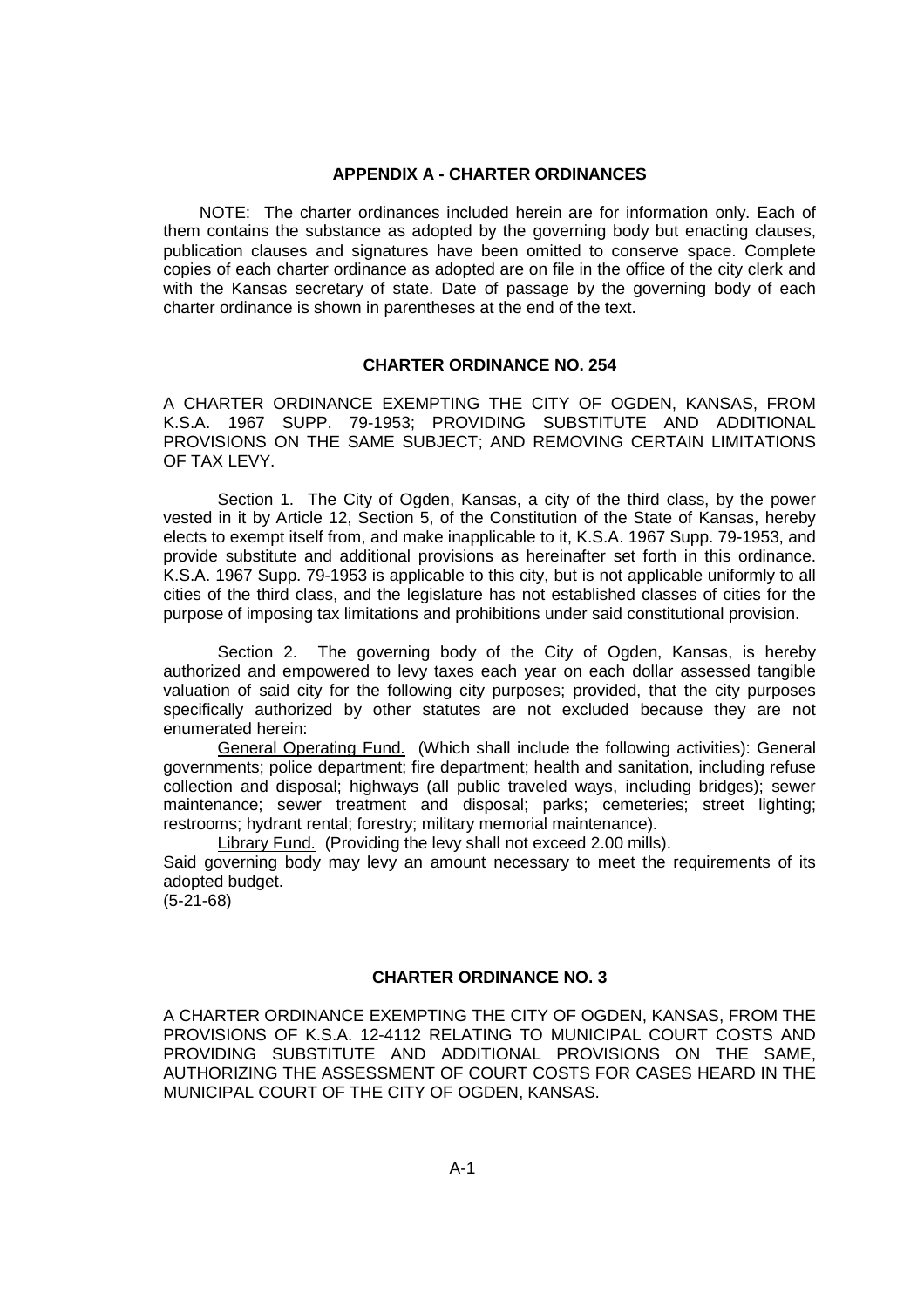Section 1. Exemption Election. The City of Ogden, Kansas, a city of third class, by virtue of the power vested in it by Article 12, Section 5 of the Constitution of the State of Kansas, hereby elects to and does exempt itself from and make inapplicable to it the provisions of K.S.A. 12-4122, which is not uniformly applicable to all cities, the legislature having made special provisions applying to certain classes of cities in said enactment.

Section 2. Court Costs. In lieu of the provisions of K.S.A. 12-4112, the governing body of the City of Ogden, Kansas, hereby adopts the following provisions: "In all municipal court cases, where the accused person is found guilty, or the accused person pleads guilty or nolo contendre, such persons shall be assessed costs in the amount of \$8 for the administration of justice in the municipal court of the City of Ogden, Kansas, and in addition thereto the municipal judge of the City of Ogden, Kansas, is authorized and empowered to assess witness fees and mileage permitted and allowed pursuant to K.S.A. 12-4112. (12-19-78)

### **CHARTER ORDINANCE NO. 4**

A CHARTER ORDINANCE EXEMPTING THE CITY OF OGDEN, KANSAS, FROM K.S.A. 79-5001 TO 79-5017, INCLUSIVE, AND ANY AMENDMENTS THERETO.

Section 1. The City of Ogden, Kansas, by the power vested in it by Article 12, Section 5, of the constitution of the State of Kansas, hereby elects to exempt itself from and make inapplicable to it K.S.A. 79-5001 to 79-5017, inclusive, and any amendments thereto, which is an enactment of the legislature applicable to this city but which is not applicable uniformly to all cities.

Section 2. The provisions of K.S.A. 79-5001 to 79-5017, inclusive, and any amendments thereto, shall not apply to any taxes levied by the city. (6-15-88)

#### **CHARTER ORDINANCE NO. 5**

A CHARTER ORDINANCE EXEMPTING THE CITY OF OGDEN, KANSAS, FROM THE PROVISIONS OF K.S.A. 15-106, AND PROVIDING SUBSTITUTE PROVISIONS ON THE SAME SUBJECT. (8-16-95) (Repealed by C.O. No. 14)

#### **CHARTER ORDINANCE NO. 6**

A CHARTER ORDINANCE EXEMPTING THE CITY OF OGDEN, KANSAS, FROM THE PROVISIONS OF K.S.A. 1995 SUPP. 79-5028, AND PROVIDING SUBSTITUTE AND ADDITIONAL PROVISIONS ON THE SAME SUBJECT INCREASING THE RATE LEVY LIMIT.

Section 1. The City of Ogden, Kansas, by the power vested in it by Article 12, Section 5, of the constitution of the State of Kansas and as provided by K.S.A. 1995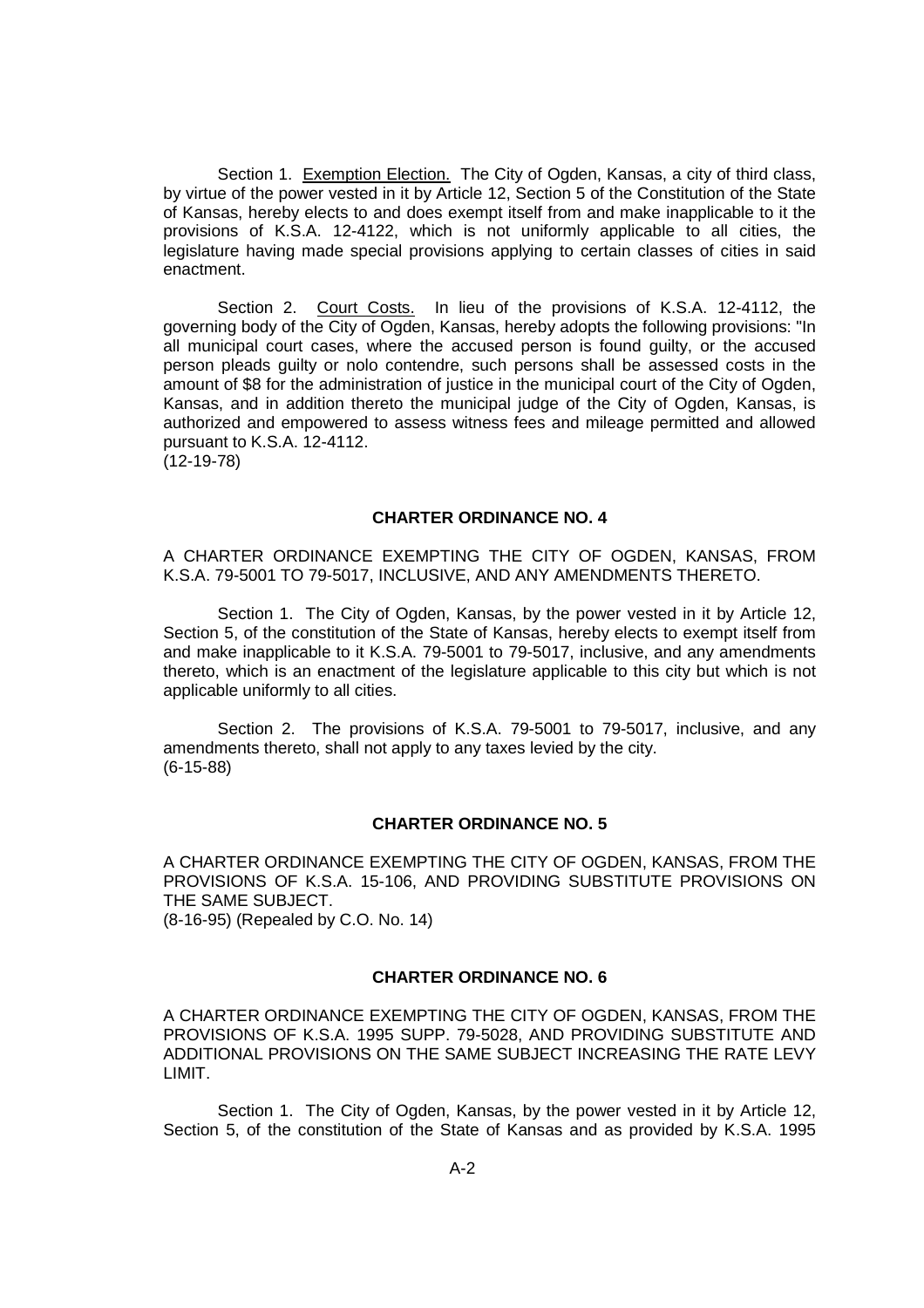Supp. 79-5036(a), hereby elects to exempt itself from the provisions of K.S.A. 1995 Supp. 79-5028. K.S.A. 1995 Supp. 79-5028 is part of an enactment commonly known as the Kansas property tax lid law, which enactment applies to this city but does not apply uniformly to all cities.

Section 2. The following is added to the provisions of K.S.A. 1995 Supp. 79- 5028 and amendments thereto: (h) the levy of taxes by the governing body of the City of Ogden, Kansas, for the Law Enforcement Fund as authorized by K.S.A. 19-4443. (8-7-96)

#### **CHARTER ORDINANCE NO. 7**

A CHARTER ORDINANCE EXEMPTING THE CITY OF OGDEN, KANSAS, FROM THE PROVISIONS OF K.S.A. 12-4112 CONCERNING COURT COSTS IN MUNICIPAL COURT, AND PROVIDING ALTERNATIVES THEREFORE. (10-2-96) (Repealed by C.O. No. 11)

### **CHARTER ORDINANCE NO. 8**

A CHARTER ORDINANCE EXEMPTING THE CITY OF OGDEN, KANSAS, FROM CERTAIN PROVISIONS OF K.S.A. 15-209.

Section 1. Exemption. The City of Ogden, by virtue of the power vested in it by Article 12, Section 5, of the constitution of the State of Kansas, hereby elects to and does exempt itself and make inapplicable to it certain provisions of K.S.A. 15-209 which apply to this city but does not apply uniformly to all cities.

Section 2. Residency. The building inspector appointed under this act does not need to be a qualified elector of said city.

Section 3. Same. All other requirements and mandates of K.S.A. 15-209, with the exception of Section 2 above, shall remain in full force and effect within the City of Ogden, Kansas.  $(12-4-96)$ 

### **CHARTER ORDINANCE NO. 9**

A CHARTER ORDINANCE EXEMPTING THE CITY OF OGDEN, KANSAS FROM THE PROVISIONS OF K.S.A. 79-5028, AND AMENDMENTS THERETO, AND PROVIDING SUBSTITUTE AND ADDITIONAL PROVISIONS ON THE SAME SUBJECT INCREASING THE RATE LEVY LIMIT.

Section 1. The City of Ogden, Kansas, by the power vested in it by Article 12, Section 5, of the constitution of the State of Kansas and as provided by K.S.A. 1995 Supp. 79-5036(a), hereby elects to exempt itself from the provisions of K.S.A. 79-5028 and amendments thereto. K.S.A. 79-5028 is part of an enactment commonly known as the Kansas property tax lid law, which enactment applies to this city but does not apply uniformly to all cities.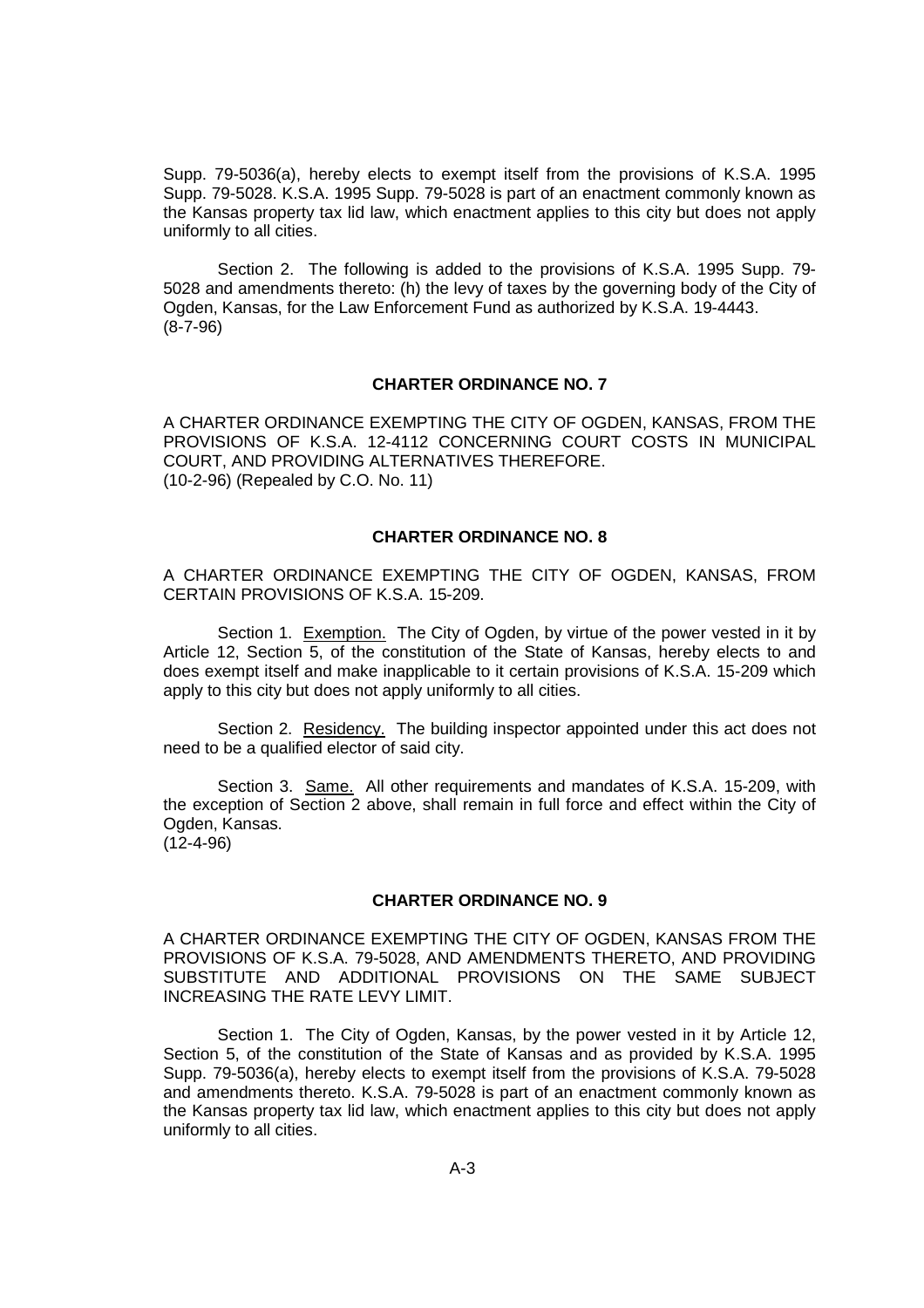Section 2. The following is added to the provisions of K.S.A. 79-5028 and amendments thereto: (i) the levy of taxes by the governing body of the City of Ogden, Kansas, for the Capital Improvement Fund as authorized by K.S.A. 12-1,118. (10-21-98)

### **CHARTER ORDINANCE NO. 10**

A CHARTER ORDINANCE EXEMPTING THE CITY OF OGDEN, KANSAS, FROM THE PROVISIONS OF K.S.A. 25-2108a, RELATING TO THE HOLDING OF PRIMARY ELECTIONS WITHIN SAID CITY AND PROVIDING SUBSTITUTE AND ADDITIONAL PROVISIONS THEREFORE.

Section 1. The City of Ogden, Kansas, under the authority of Article 12, Section 5, of the constitution of the State of Kansas, hereby exempts itself from, and makes inapplicable to it, the provisions of K.S.A. 25-2108a which applies to the city, but the provisions of which do not apply uniformly to all cities, and providing substitute and additional provisions on the same subject as hereinafter provided.

Section 2. Regardless of the number of candidates who have filed for election for any city office, there shall be no necessity of a primary election, and every person who has filed for any city office shall be listed on the ballot and shall be voted on by the voters at the general election of city officers to be held on the first Tuesday in April. The person from among the candidates who receives the largest number of votes at such general election shall be declared the winner of said election. If more than one position is to be filed at said election, the person who receives the second largest number of votes at such general election shall be declared the winner for such second position. The same rule shall apply for any additional positions to be filled as a result of said election.

(4-7-99)

### **CHARTER ORDINANCE NO. 11**

A CHARTER ORDINANCE EXEMPTING THE CITY OF OGDEN, KANSAS, FROM THE PROVISIONS OF K.S.A. SUPP. 12-4112 AND PROVIDING SUBSTITUTE AND ADDITIONAL PROVISIONS ON THE SAME SUBJECT AUTHORIZING THE ASSESSMENT OF COURT COSTS FOR CASES HEARD IN THE MUNICIPAL COURT OF THE CITY OF OGDEN, KANSAS. (4-7-99) (Repealed by C.O. No. 15)

### **CHARTER ORDINANCE NO. 12**

A CHARTER ORDINANCE EXEMPTING THE CITY OF OGDEN, KANSAS, FROM THE PROVISIONS OF K.S.A. 12-631k, AS AMENDED BY CHAPTER 107, SECTION 1, 2004 SESSION LAWS OF KANSAS, AND K.S.A. 12-860, AS AMENDED BY CHAPTER 107, SECTION 2, 2004 SESSION LAWS OF KANSAS, RELATING TO THE ESTABLISHMENT OF UTILITY CHARGES, THE BILLING AND COLLECTION OF THE SAME AND THE ESTABLISHMENT OF A LIEN AGAINST THE PROPTERY SERVED.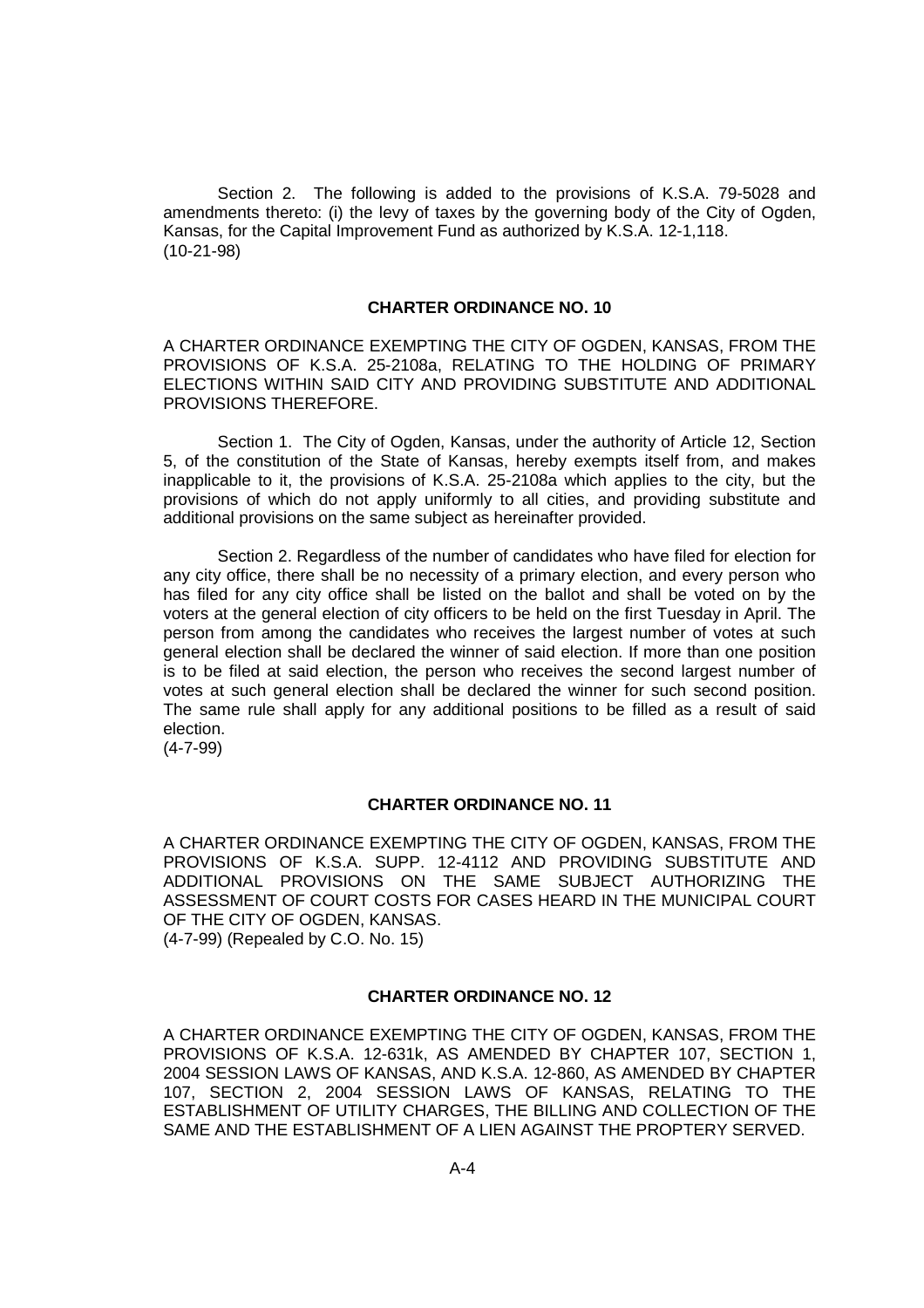SECTION 1: The City of Ogden, Kansas, by the power invested in it by Article 12, Section 5, of the Constitution of the State of Kansas, hereby elects to and does exempt itself and make inapplicable to it the provisions of K.S.A. 12-63lk, as amended by Chapter 107, Section 1, 2004 Session Laws of Kansas, and K.S.A. 12-860, as amended by Chapter 107, Section 2, 2004 Session Laws of Kansas, which applies to this City, but is part of an enactment which does not apply uniformly to all cities. (7-21-04)

### **CHARTER ORDINANCE NO. 13**

A CHARTER ORDINANCE AUTHORIZING SUNDAY SALES OF ALCOHOLIC LIQUOR AND CEREAL MALT BEVERAGE IN THE ORIGINAL PACKAGE WITHIN THE CITY OF OGDEN, KANSAS.

SECTION 1. Pursuant to K.S.A. 41-2911, the sale at retail of cereal malt beverage in the original package is allowed within the City of Ogden, KS on any Sunday, except Easter, between the hours of 1:00 p.m. and 8:00 p.m.

SECTION 2. Pursuant to K.S.A. 41-2911, the sale at retail of alcoholic liquor in the original package is allowed within the City of Ogden, KS on any Sunday, except Easter, between the hours of 1:00p.m. and 8:00p.m., and on Memorial Day, Independence Day, and Labor Day.

SECTION 3. AMENDMENT. That Section 3-213 of the Code of the City of Ogden, Kansas is hereby amended to read as follows:

BUSINESS REGULATIONS. It shall be the duty of every licensee to observe the following regulations:

(a) The place of business licensed and operating under this article shall at all times have a front and rear exit unlocked when open for business.

(b) The premises and all equipment used in connection with such business shall be kept clean and in a sanitary condition and shall at all times be open to the inspection of the police and health officers of the city, county and state.

(c) Except as provided in subsection (e), no cereal malt beverages may be sold or dispended between the hours of 12:00 midnight and 6:00a.m., or consumed between the hours of 12:30 a.m. and 6:00a.m.

(d) Except as provided in subsection (e), no cereal malt beverages may be sold or dispensed on Sunday except between the hours of 1:00 p.m. and 8:00 p.m. and no cereal malt beverages may be sold, dispensed or consumed on Easter Sunday at any time.

(e) Cereal malt beverages may be sold at any time alcoholic liquor is allowed by law to be served on premises, which are licensed pursuant to K.S.A 41-4701 et seq., and licensed as a club by the state Director of Alcoholic Beverage Control.

(f) The place of business shall be open to the public and to the police at all times during business hours, except that premises licensed as a club under a license issued by the State Director of Alcoholic Beverage Control shall be open to the police and not to the public.

(g) It shall be unlawful for any licensee or agent or employee of the licensee to become intoxicated in the place of business for which such license has been issued.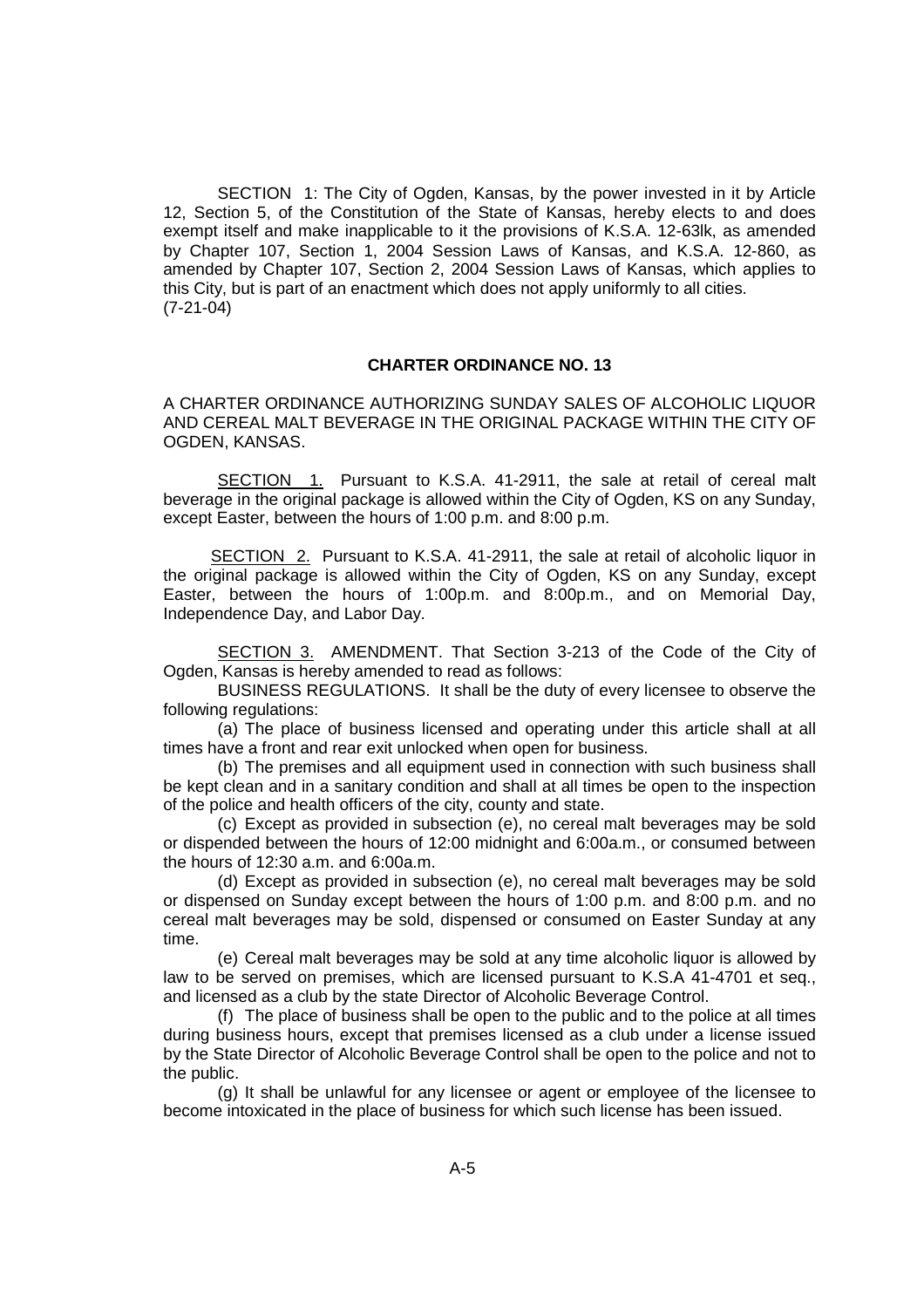(h) No licensee or agent or employee of the licensee shall permit any intoxicated person to remain in the place of business for which such license has been issued.

(i) No licensee or agent or employee of the licensee shall sell or permit the sale of cereal malt beverage to any person under the legal age for consumption.

(j) No licensee or agent or employee of the licensee shall permit any gambling in the place of business for which such license has been issued.

(k) No licensee or agent or employee of the licensee shall permit any person to mix alcoholic drinks with materials purchased in said place of business or brought in for such purpose.

(I) No licensee or agent or employee of the licensee shall employ any person under the legal age for consumption in dispensing cereal malt beverages. No licensee shall employ any person who has been judged guilty of a felony.

SECTION 4. AMENDMENT. That Section 3-304 of the Code of the City of Ogden, Kansas is hereby amended to read as follows:

3-304. HOURS OF SALE. No person shall sell at retail any alcoholic liquor:

(a) On Sunday, except between the hours of 1:00 p.m. and 8:00p.m., however, no sales may occur on Easter Sunday, or on any Sunday that is also Christmas;

(b) On Thanksgiving or Christmas day.

(c) Before 9:00 a.m. and after 11:00 p.m. on any day when the sale thereof is permitted, except such times of sale shall be further restricted as set forth in subsection (a).

 $(10-4-06)$ 

# **CHARTER ORDINANCE NO. 14**

A CHARTER ORDINANCE REPEALING CHARTER ORDINANCE NUMBER 5 OF THE CITY OF OGDEN, KS PERTAINING TO MEETINGS OF THE CITY COUNCIL AND ENACTING SUBSTITUTE PROVISIONS.

Section 1. Repeal. Charter Ordinance No. 5 of the City of Ogden KS, shall be and is hereby repealed.

Section 2. Regular and Special Meetings. The regular meetings of the City Council shall be held at such times as shall be prescribed by ordinance, but not less than once each month. Special meetings may be called by the mayor or acting mayor, on written request of any three members of the council, specifying the object and purpose of such meetings, which shall be read at the meeting and recorded in the journal of minutes of the meetings of the council. In all cases, it shall require three of the five councilmembers elect to constitute a quorum to do business; but a smaller number may adjourn from day to day and may compel the attendance of absent members in such manner and under such penalties as the council, by ordinance, may have previously prescribed.

(9-3-08)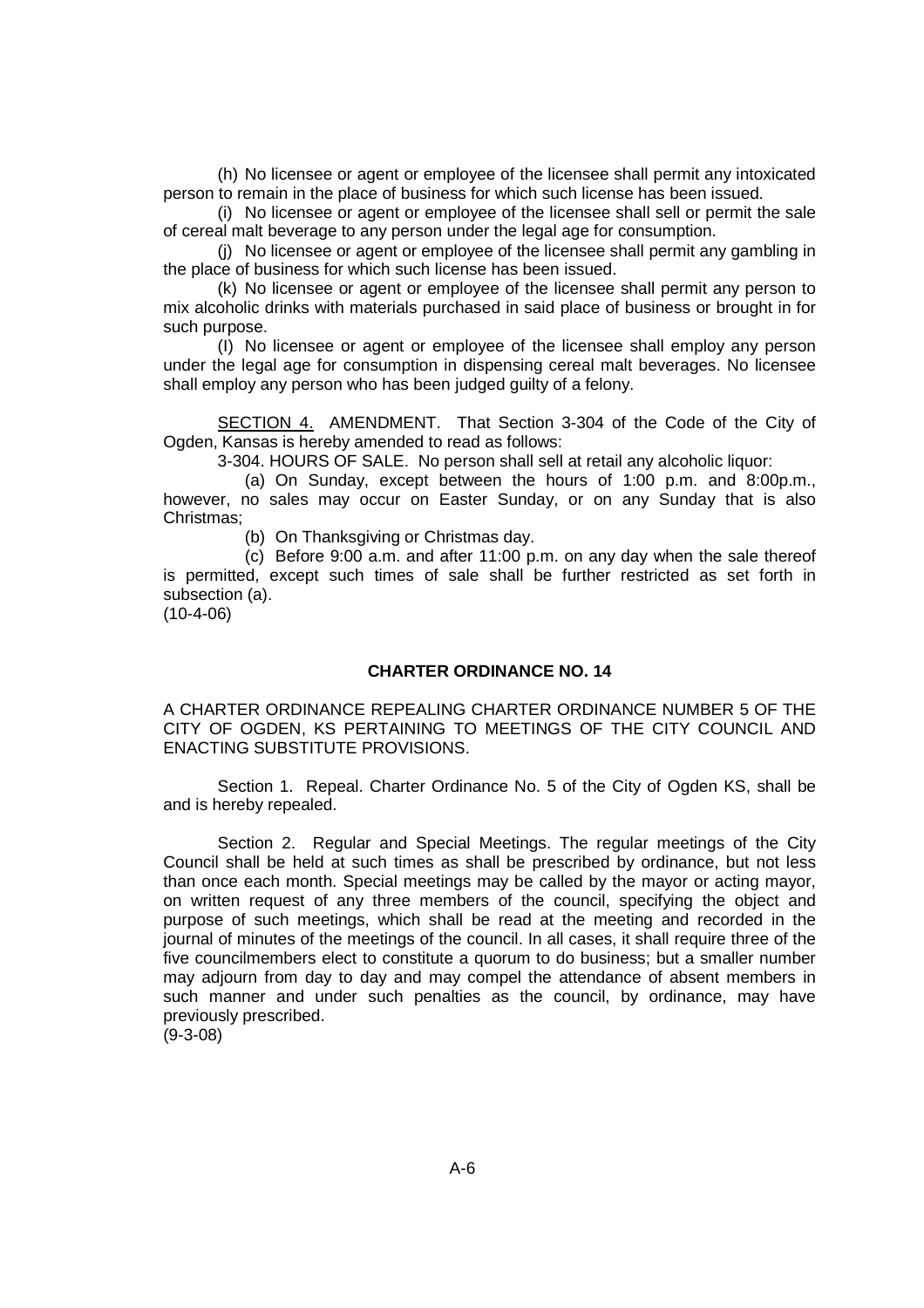### **CHARTER ORDINANCE NO. 15**

A CHARTER ORDINANCE EXEMPTING THE CITY OF OGDEN, KANSAS, FROM THE PROVISIONS OF K.S.A. 12-4112, CONCERNING COURT COSTS IN MUNICIPAL COURT, AND PROVIDING ALTERNATIVES THEREFORE. (12-17-08) (Repealed by C.O. No. 19)

### **CHARTER ORDINANCE NO. 16**

A CHARTER ORDINANCE EXEMPTING THE CITY OF OGDEN, KANSAS, FROM THE PROVISIONS OF K.S.A. 15-204, CONCERNING THE APPOINTMENT OF CITY OFFICERS, AND PROVIDING ALTERNATIVES THEREFORE. (1-19-11) (Repealed by C.O. No. 18)

### **CHARTER ORDINANCE NO. 17**

A CHARTER ORDINANCE EXEMPTING THE CITY OF OGDEN, KS FROM K.S.A.15- 209 RELATED TO QUALIFICATIONS OF OFFICERS OF THE CITY AND PROVIDING SUBSTITUE PROVISIONS ON THE SAME SUBJECT.

Section 1. The City of Ogden, Kansas, a city of the third class, by the power vested in it by Article 12, Section 5 of the Constitution of the State of Kansas, hereby elects to exempt itself from and make inapplicable to it K.S.A. 15-209 (and any amendments thereto), which is an enactment of the legislature applicable to the City, but which is not uniformly applicable to all cities of the State. The City further elects to provide substitute provisions as hereinafter set forth in this ordinance.

Section 2. Qualifications of officers; how vacancies filled. The officers elected or appointed by the City shall be qualified electors of the City, except the City may appoint nonresidents as city clerk, city attorney, municipal judge and as law enforcement officers when deemed necessary, including the appointment of nonresidents who also serve as city clerk, city attorney, municipal judge or law enforcement officers of another municipality or public agency: Provided, That nothing herein shall authorize the appointment of nonresidents of this State. The city attorney shall be a qualified elector of the county in which the City is located or of an adjoining county. The removal from the City of any officer elected or appointed under this act who is required to be a qualified elector thereof, shall occasion a vacancy in such office. All vacancies in office, except in the officers of mayor and councilman, may be filled until the next regular time for appointment by appointment by the governing body. Every appointment to office, and the date thereof, shall be entered on the journal of proceedings of the council. (9-5-11)

## **CHARTER ORDINANCE NO. 18**

A CHARTER ORDINANCE EXEMPTING THE CITY OF OGDEN, KS FROM THE PROVISIONS OF K.S.A. 15-204, CONCERNING THE APPOINTMENT OF CITY OFFICERS, AND PROVIDING ALTERNATIVES THEREFORE.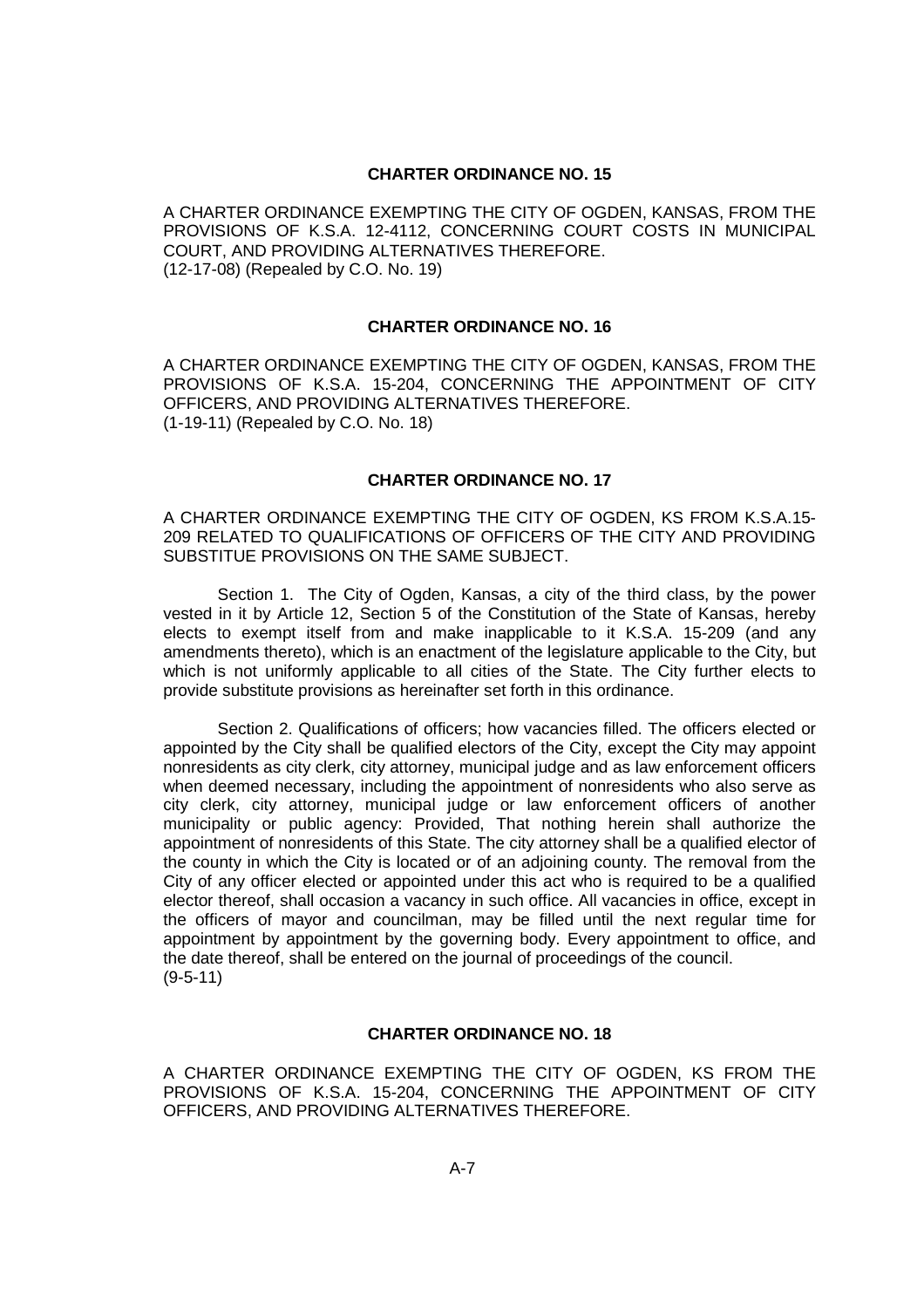Section 1. The City of Ogden, Kansas, is a city of the third class, and by the power vested in it by Article Xll, Section 5, of the Constitution of the State of Kansas, hereby elects to exempt, and does hereby exempt, itself from, and makes inapplicable to it, the provisions of K.S. A. 15-204, which applies to this City, but not uniformly to all cities of the State of Kansas.

Section 2. The following positions shall be officers of the City: Municipal Judge of the Municipal Court, City Clerk, City Treasurer, City Attorney, and such other officers deemed necessary by the Governing Body. The duties and pay of the various officers shall be regulated by ordinance. Officers shall be appointed by a majority vote of the total membership of the Governing Body whenever a vacancy occurs in such office. Officers may be removed by a majority vote of the total membership of the Governing Body, and may be suspended at any time by the Mayor. (12-19-12)

#### **CHARTER ORDINANCE NO. 19**

A CHARTER ORDINANCE EXEMPTING THE CITY OF OGDEN, KANSAS, FROM THE PROVISIONS OF K.S.A. 12-4112, CONCERNING COURT COSTS IN MUNICIPAL COURT, AND PROVIDING ALTERNATIVES THEREFORE.

Section 1. The City of Ogden, Kansas, is a city of the third class, and by the power vested in it by Article XII, Section 5, of the Constitution of the State of Kansas, hereby elects to exempt, and does hereby exempt, itself from, and makes inapplicable to it, the provisions of K.S.A. 12 4112, which applies to this City, but not uniformly to all cities of the State of Kansas.

Section 2. Whenever a defendant, in a case before the Municipal Court of the City of Ogden, Kansas, is convicted of a violation of a municipal ordinance, or ordinances, or enters into a Diversion Agreement concerning a violation thereof, said defendant shall be assessed court costs in the following amounts, to-wit: for violations, as designated by the Ogden City Code or by the Uniform Public Offense Code, or by the ordinances establishing such violation, the sum of \$116; for all other violations, the sum of \$59. ln addition, for every violation, the defendant shall be assessed a Municipal Court technology fee in the sum of \$10. When a single case involves violations of the Ogden City Code or the Uniform Public Offense Code, as well as other violations, the court costs for Ogden City Code and the Uniform Public Offense Code violations shall apply. Said sum shall be in addition to any fine that is imposed by the court for said violation. In addition, the judge of the Municipal Court, in cases where a defendant is placed on probation or parole following conviction of an offense in Municipal Court, shall have the authority to impose upon such defendant a probation/parole supervision fee in a sum not to exceed \$100. The City Attorney, or the Municipal Prosecutor, where a defendant enters into a diversion agreement that requires supervision of the Court Services Officer, shall have the authority to impose upon such defendant a diversion supervision fee in a sum not to exceed \$100. The supervision fees provided for herein shall be in addition to any fines or costs otherwise imposed.

Section 3. The provisions of Section 2 of this ordinance shall not apply to convictions for the violation of any ordinance prohibiting or restricting the parking of motor vehicles with the city.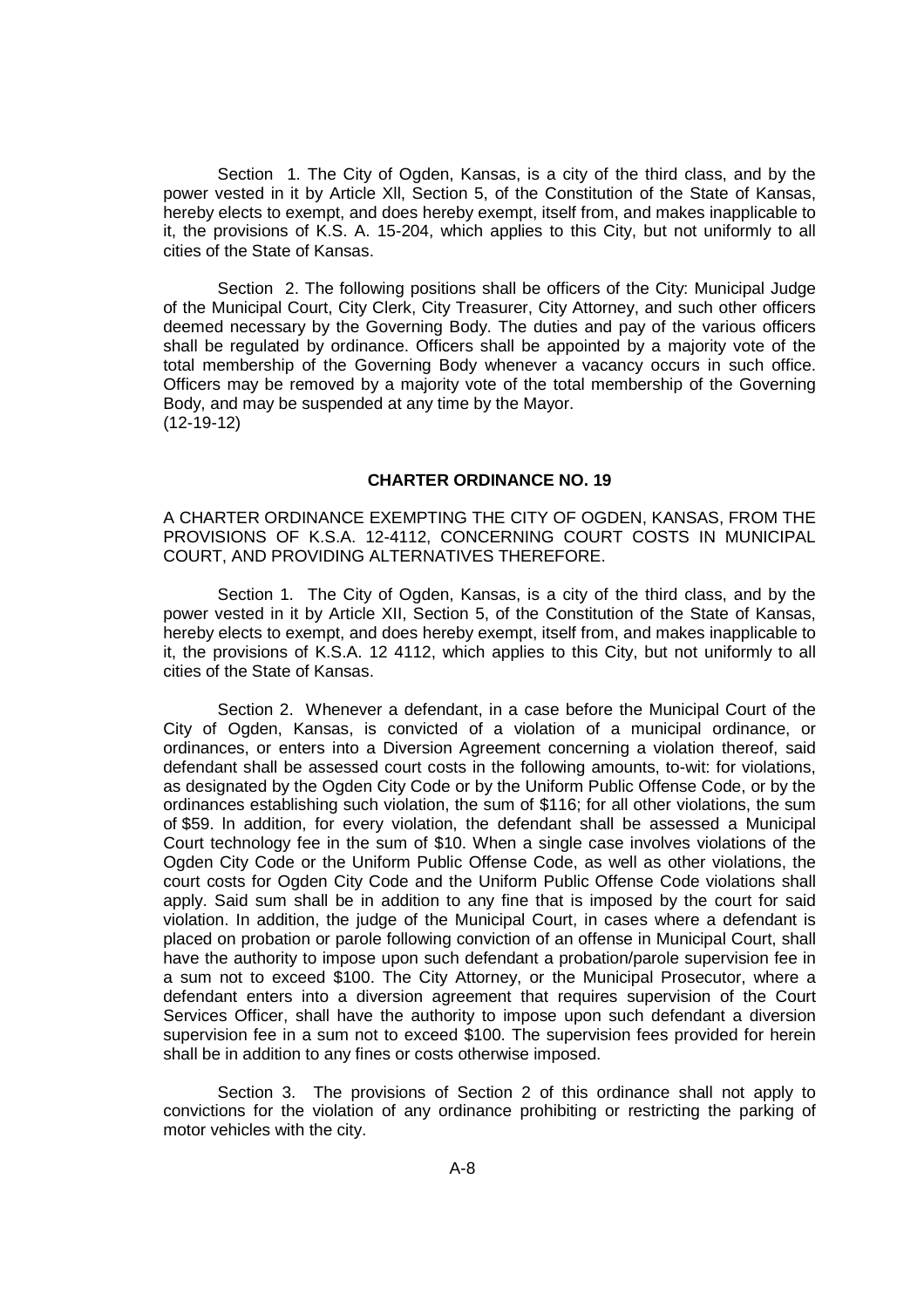Section 4. Whenever a defendant is assessed court costs pursuant to this Charter Ordinance, said sum shall not be deemed to include any assessments imposed by the state of Kansas, pursuant to K.S.A. 12-4116, K.S.A. 12-4117, or any other applicable statute, rule or regulation. Any such assessments shall be imposed by the Court, pursuant to the applicable statute, rule or regulation, shall be in addition to the court costs assessed pursuant to this Charter Ordinance; and, the Court Services Officer of the Municipal Court shall remit the appropriate assessments received to the state treasurer, pursuant to law.

(11-6-13)

#### **CHARTER ORDINANCE NO. 20**

A CHARTER ORDINANCE EXEMPTING THE CITY OF OGDEN, KANSAS, FROM THE PROVISIONS OF K.S.A. 12-4113(g), 12-4202, 12-4203, 12-4204, 12-4205a AND 12- 4207, AND ANY AMENDMENTS THERETO, WHICH RELATE TO THE PREPARATION, FILING AND SERVICE OF COMPLAINTS AND NOTICES TO APPEAR IN MUNICIPAL COURT; AND PROVIDING SUBSTITUTE AND ADDITIONAL PROVISIONS OF THE SAME SUBJECTS.

Section 1. The City of Ogden, Kansas by the power vested in it by Article 12, Section 5 of the Constitution of the State of Kansas hereby elects to exempt itself and make inapplicable to itself the provisions of K.S.A.  $12-4113(q)$ ,  $12-4202$ ,  $12-2403$ ,  $12-2403$ 4204, 12-4205a and 12-4207, and any amendments thereto. Such referenced provisions are part of the Kansas code of Procedure for Municipal Courts, an enactment of the legislature, which is applicable to the City of Ogden but not uniformly applicable to all cities.

Section 2. Definitions.

a. "City Officer" shall mean those individuals filling positions, designated as a City Officer by the Mayor and the position has been confirmed as a City Officer by resolution of the Governing Body. Said City Officers shall have the authority to investigate violations of City ordinances, order compliance with those ordinances, and issue complaints and notices to appear, pursuant to the provisions hereof.

b. "Complaint" means a sworn written statement, or a written statement by a law enforcement officer or a City Officer, of the essential facts constituting a violation of a City ordinance.

Section 3. Complaint; requirements; form. A complaint shall be in writing and shall be signed by the complainant. More than one violation may be charged in the same complaint. A complaint shall be deemed sufficient if in substantially the following form:

### IN THE MUNICIPAL COURT OF OGDEN, KANSAS

The City of Ogden, Kansas vs.

\_\_\_\_\_\_\_\_\_\_\_\_\_\_\_\_\_\_\_\_\_\_\_\_\_\_\_\_\_, (Accused Person)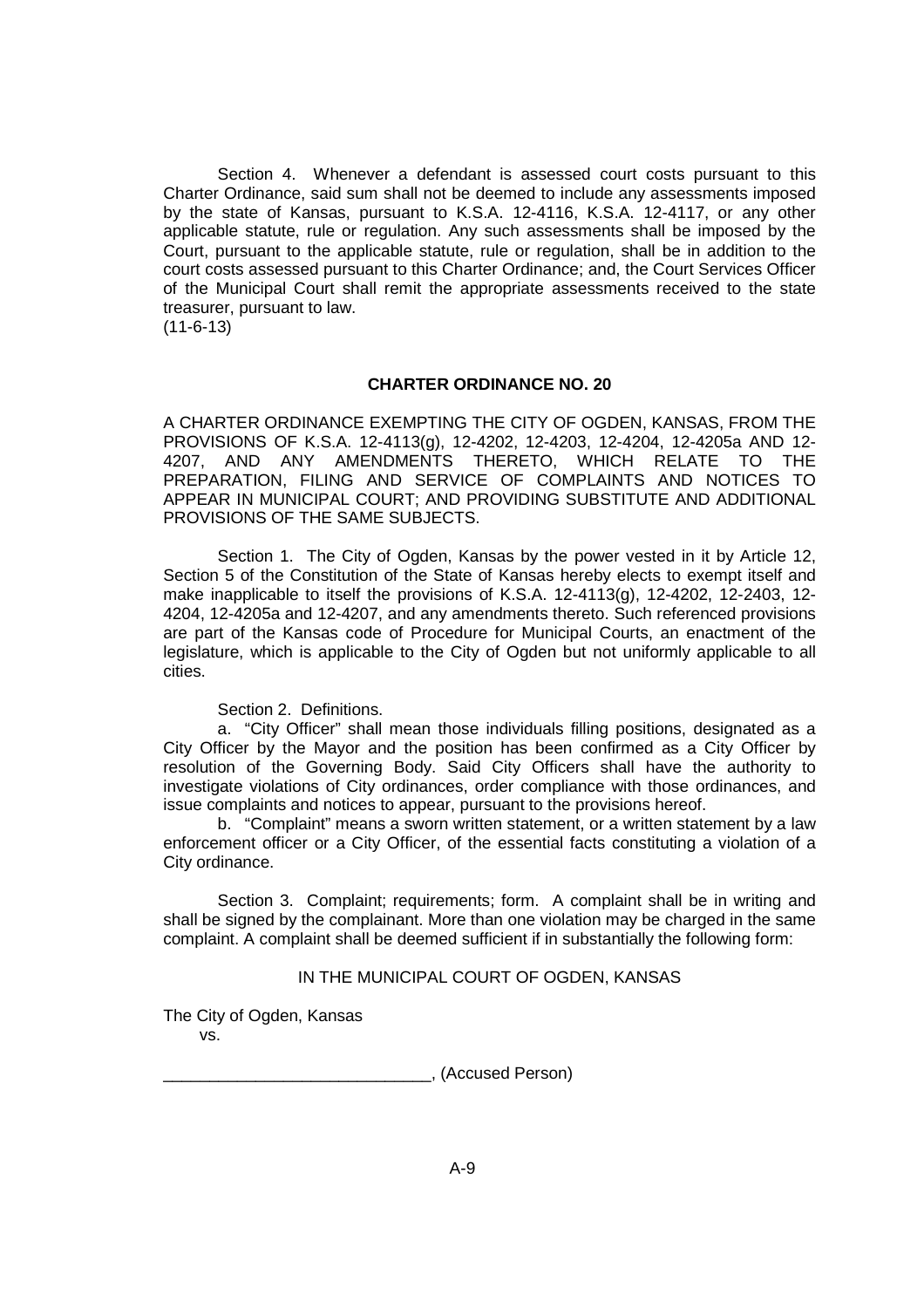$\Box$ , the undersigned, complains that on or about the day of Riley, and State of Kansas, A.D., 20<sub>\_\_\_</sub>, in the City of Ogden, County of Riley, and State of Kansas, did then and there unlawfully

Section \_\_\_ of Ordinance No. \_\_ of the City of Ogden.

\_\_\_\_\_\_\_\_\_\_\_\_\_\_\_\_\_\_\_\_\_\_\_\_\_\_\_\_\_\_\_\_\_\_\_\_\_\_\_\_\_\_\_\_\_\_\_\_\_\_\_\_\_\_in violation of

\_\_\_\_\_\_\_\_\_\_\_\_\_\_\_\_\_\_\_\_\_\_\_\_\_\_\_\_\_\_\_\_\_\_ Complainant

\*Sworn to positively before me, this \_\_\_\_day of \_\_\_\_\_\_\_\_\_\_\_\_\_\_\_\_\_\_, A.D., 20\_\_

\_\_\_\_\_\_\_\_\_\_\_\_\_\_\_\_\_\_\_\_\_\_\_\_\_\_\_\_\_\_\_\_\_\_ Officer authorized to administer oaths

(This complaint is not required to be sworn if it is signed by a law enforcement officer or a City Officer.)

Whenever a law enforcement officer or City Officer issues a complaint for the violation of any City ordinance, and such complaint includes information required by this Charter Ordinance, and is signed by the officer preparing the same, then such complaint shall be deemed lawful for purposes of prosecution under this Charter Ordinance, even though the same has not been sworn to before a Municipal Judge, Court Clerk, Assistant Court Cleric, or Notary Public.

Section 4. In all cases a complaint and notice to appear in Municipal Court may be set forth on a combined form, which shall be deemed sufficient if it contains the information set forth in both Section 3 and Section 5 of this Charter Ordinance, and where applicable, the information required by subsection (b) of K.S.A. 8-2106, and amendments thereto.

Section 5. Notice to appear; contents; form. A notice to appear shall describe the offense charged, shall summon the accused person to appear, shall contain a space in which the accused person may agree, in writing, to appear at a time not less than five (5) days after such notice to appear is given, unless the accused personal shall demand an earlier hearing. A notice to appear may be signed by a municipal judge, the cleric of the municipal court, the city attorney, any law enforcement officer, or a City Officer. A notice to appear shall be deemed sufficient if in substantially the following form:

# **IN THE MUNICIPAL COURT OF OGDEN, KANSAS**

The City of Ogden, Kansas vs.

\_\_\_\_\_\_\_\_\_\_\_\_\_\_\_\_\_\_\_\_\_\_, (Accused Person)

\_\_\_\_\_\_\_\_\_\_\_\_\_\_\_\_\_\_\_\_\_\_\_\_ (Address)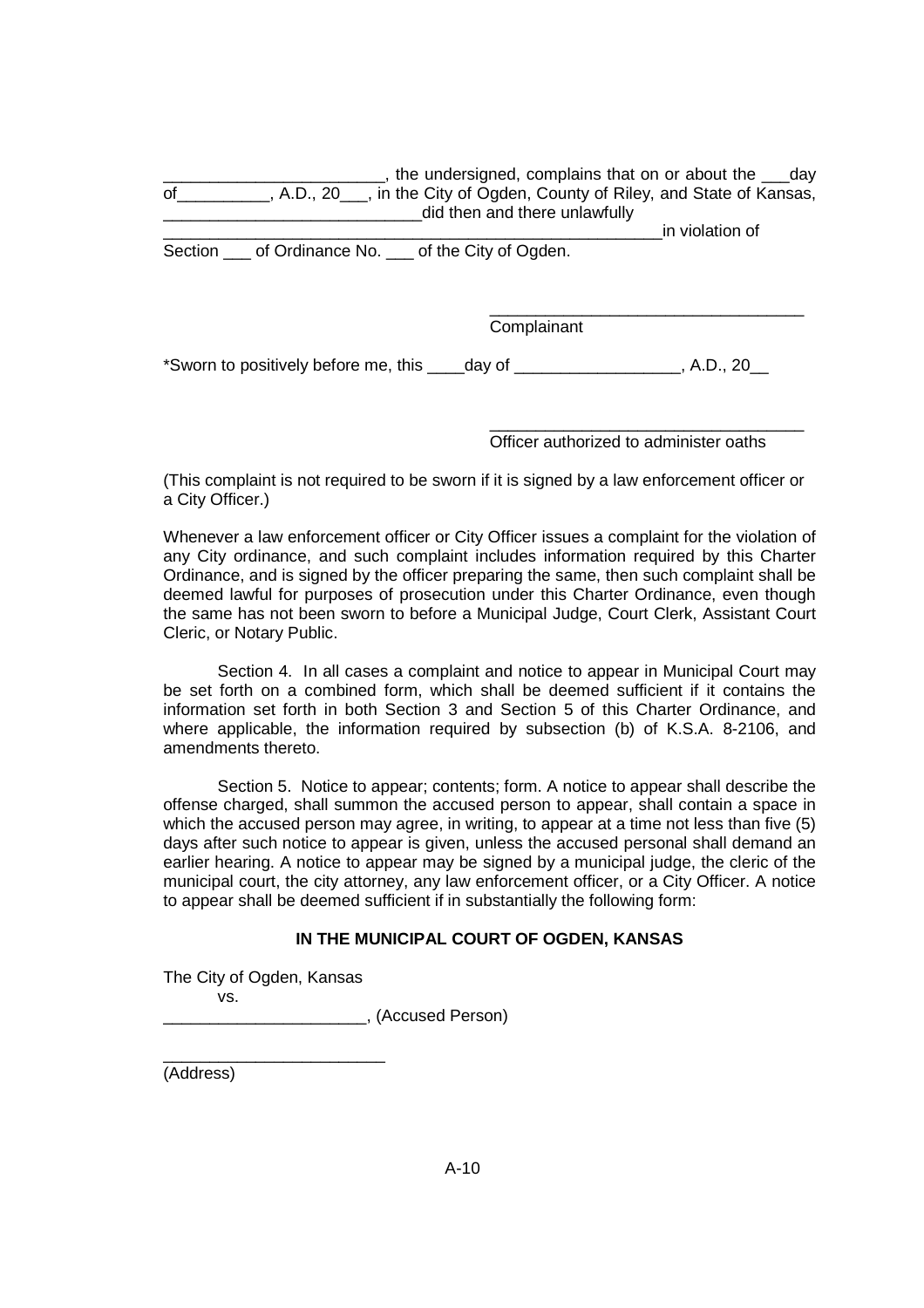# **NOTICE TO APPEAR**

The City of Ogden, Kansas, To The Above Named Accused Person:

You are hereby summoned to appear before the Municipal of Ogden, Kansas on the\_\_\_\_\_\_\_\_\_\_\_\_\_\_\_\_ day of\_\_\_\_\_\_\_\_\_\_\_\_\_\_, 20\_\_, at \_\_o'clock \_. m., to answer a complaint charging you with If you fail to appear a warrant will be issued for your arrest.

Dated\_\_\_\_\_\_\_\_\_\_\_\_\_\_\_\_\_\_\_\_\_\_\_, 20\_\_\_

\_\_\_\_\_\_\_\_\_\_\_\_\_\_\_\_\_\_\_\_\_\_\_\_\_\_\_\_\_\_\_\_\_ Officer authorized to administer oaths

\_\_\_\_\_\_\_\_\_\_\_\_\_\_\_\_\_\_\_\_\_\_\_\_\_\_\_\_\_\_\_\_\_

\_\_\_\_\_\_\_\_\_\_\_\_\_\_\_\_\_\_\_\_\_\_\_\_\_\_\_\_\_\_\_\_\_

Title of Official

I agree to appear in said Court at said time and place.

Signature of Accused Person

## **RETURN**

The undersigned hereby certifies that on the \_\_\_\_\_ day of \_\_\_\_\_\_\_\_\_\_\_\_\_\_\_\_ 20\_, the notice to appear was served, mailed or delivered.

Law Enforcement Officer/City Officer

\_\_\_\_\_\_\_\_\_\_\_\_\_\_\_\_\_\_\_\_\_\_\_\_\_\_\_\_\_\_\_\_\_\_

Section 6. Same; service; return. The notice to appear shall be served upon the accused person by delivering a copy to him or her personally, or by leaving it at the dwelling house of the accused person or usual place of abode with some person of suitable age and discretion then residing therein, or by mailing it to the last known address of said person. A notice to appear may be served by any law enforcement officer or City Officer and, if mailed, shall be mailed by a law enforcement officer, City Officer or the cleric of the municipal court. Upon service by mail, the law enforcement officer, City Officer or the clerk of the municipal court shall execute a verification to be filed with a copy of the notice to appear. Said verification shall be deemed sufficient if in substantially the following form:

The undersigned hereby certifies that on the \_\_\_\_\_\_\_\_\_ day of \_\_\_\_\_\_\_\_, 20\_\_, a copy of a notice to appear was mailed to \_\_\_\_\_\_\_\_\_\_\_\_\_\_\_\_\_\_\_\_\_\_\_\_\_\_\_\_\_\_ at  $\blacksquare$ 

> \_\_\_\_\_\_\_\_\_\_\_\_\_\_\_\_\_\_\_\_\_\_\_\_\_\_\_\_\_\_\_\_\_ Signature of Law Enforcement Officer/ City Officer/Clerk of Municipal Court